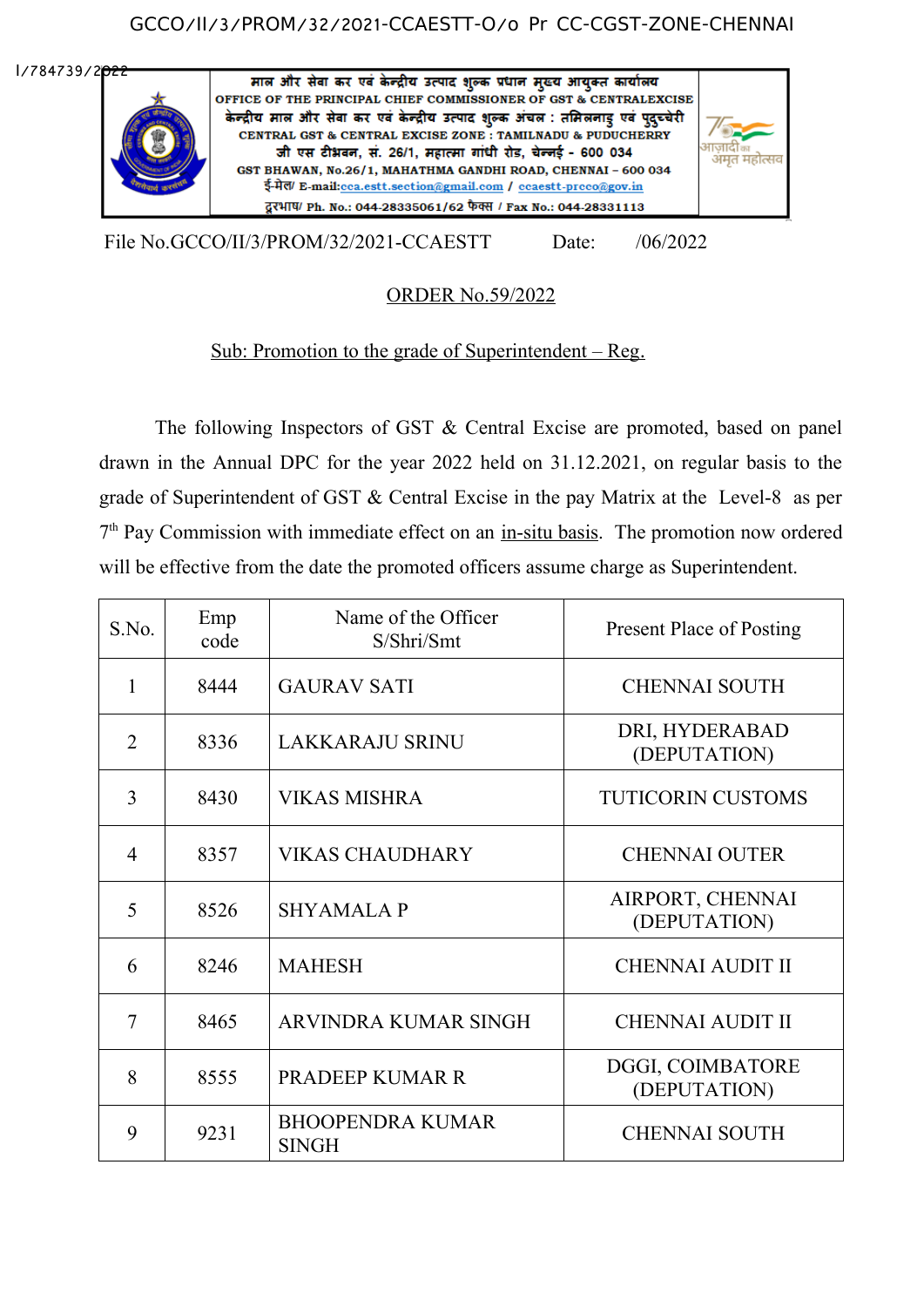### GCCO/II/3/PROM/32/2021-CCAESTT-O/o Pr CC-CGST-ZONE-CHENNAI

I/784739/2022

| 40 L L<br>10 | 8481 | SURESH KUMAR BIJARNIYA     | <b>CHENNAI AUDIT II</b>                                           |
|--------------|------|----------------------------|-------------------------------------------------------------------|
| 11           | 8483 | <b>ABHIJEET KUMAR</b>      | <b>CHENNAI NORTH</b>                                              |
| 12           | 8399 | <b>BOMMANI S RAM KUMAR</b> | PR. CCO (LOAN BASIS TO<br>DGGI, CHENNAI)                          |
| 13           | 8447 | NITTAGOPAL BISWAS          | <b>TUTICORIN CUSTOMS</b>                                          |
| 14           | 8534 | <b>ROHIT SINGH</b>         | PR. CCO (ON LOAN BASIS<br>DGGI, COIMBATORE)                       |
| 15           | 8496 | HIMANSHU RANGA             | ENFORCEMENT,<br>DIRECTORATE,<br><b>CHANDIGARH</b><br>(DEPUTATION) |

02. All the promoted officers will continue to work in their present place of posting (including those working on Loan Basis) till regular posting orders are issued.

03. However, the officers mentioned at Sl.No2,5,8 & 15 above working on deputation basis, should be repatriated and they should assume charge as Superintendent in CCA-Estt section, Office of the Principal Chief Commissioner of GST & Central Excise, Chennai-34.

04. The Seniority of the officers will be fixed as per the orders in force.

05. The officers should exercise their option for fixation of pay in terms of F.R.22 1(a)(i) within one month from the date of joining as Superintendent. The officers who have already been granted Financial upgradation under Assured Career Progression Scheme / Modified Assured Career Progression Scheme are not entitled for pay fixation benefits now.

06. The promotion now ordered is subject to outcome of the followings.

- (i) Writ Petition in W.P.C.T. 261/2008 filed by Shri Samiran Roy & Others pending before the Hon'ble High Court, Calcutta in terms of Board's letter F.No.C-18012/6/2009 Ad IIB dated 16.09.2010.
- (ii) Other cases, if any, pending before any judicial fora.